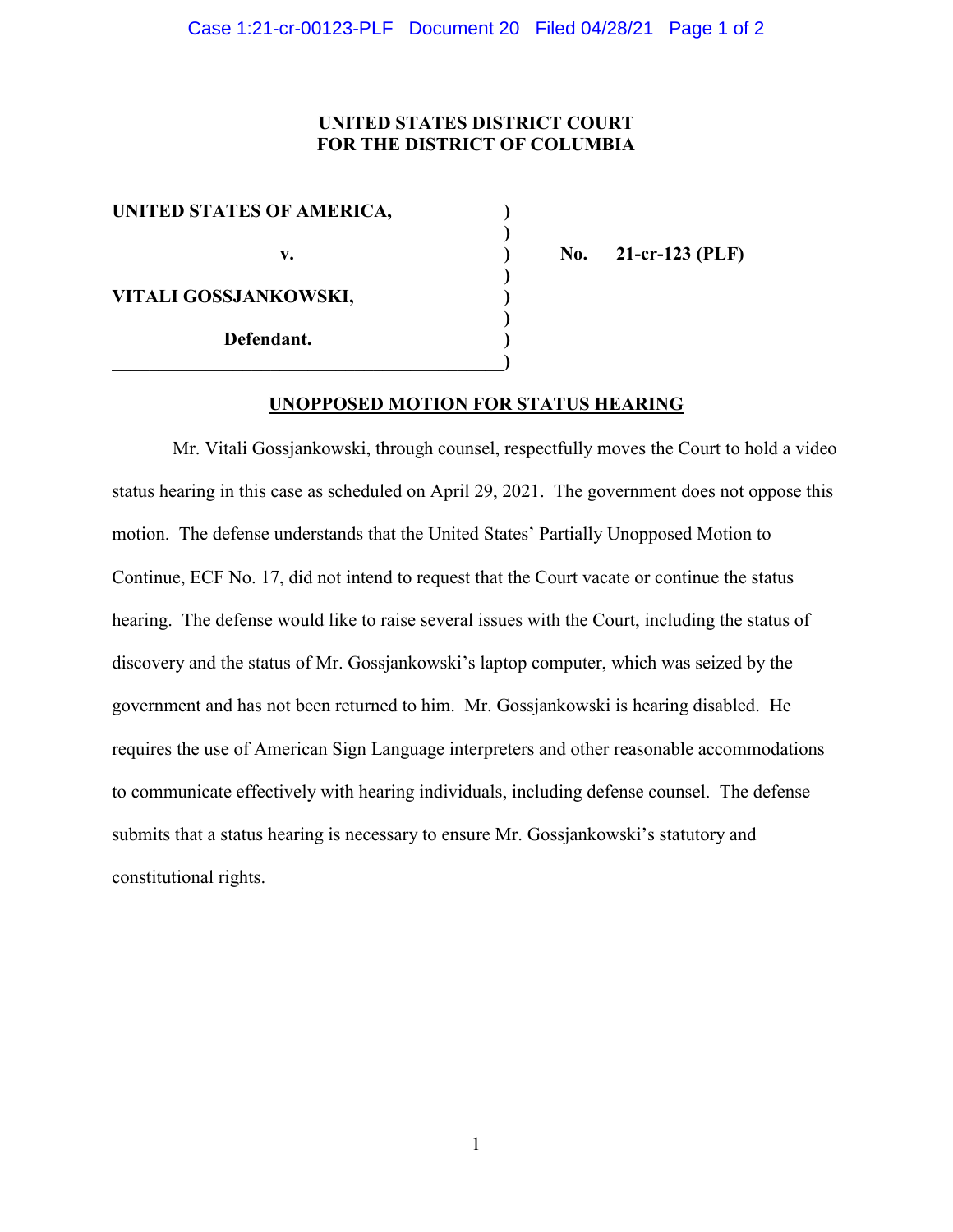Accordingly, Mr. Gossjankowski respectfully requests that the Court hold the video

status hearing scheduled in this matter on April 29, 2021.

Respectfully submitted,

A.J. KRAMER FEDERAL PUBLIC DEFENDER

/s/

UBONG E. AKPAN CELIA GOETZL Assistant Federal Public Defenders 625 Indiana Ave. NW, Ste. 550 Washington, D.C. 20004 (202) 208-7500